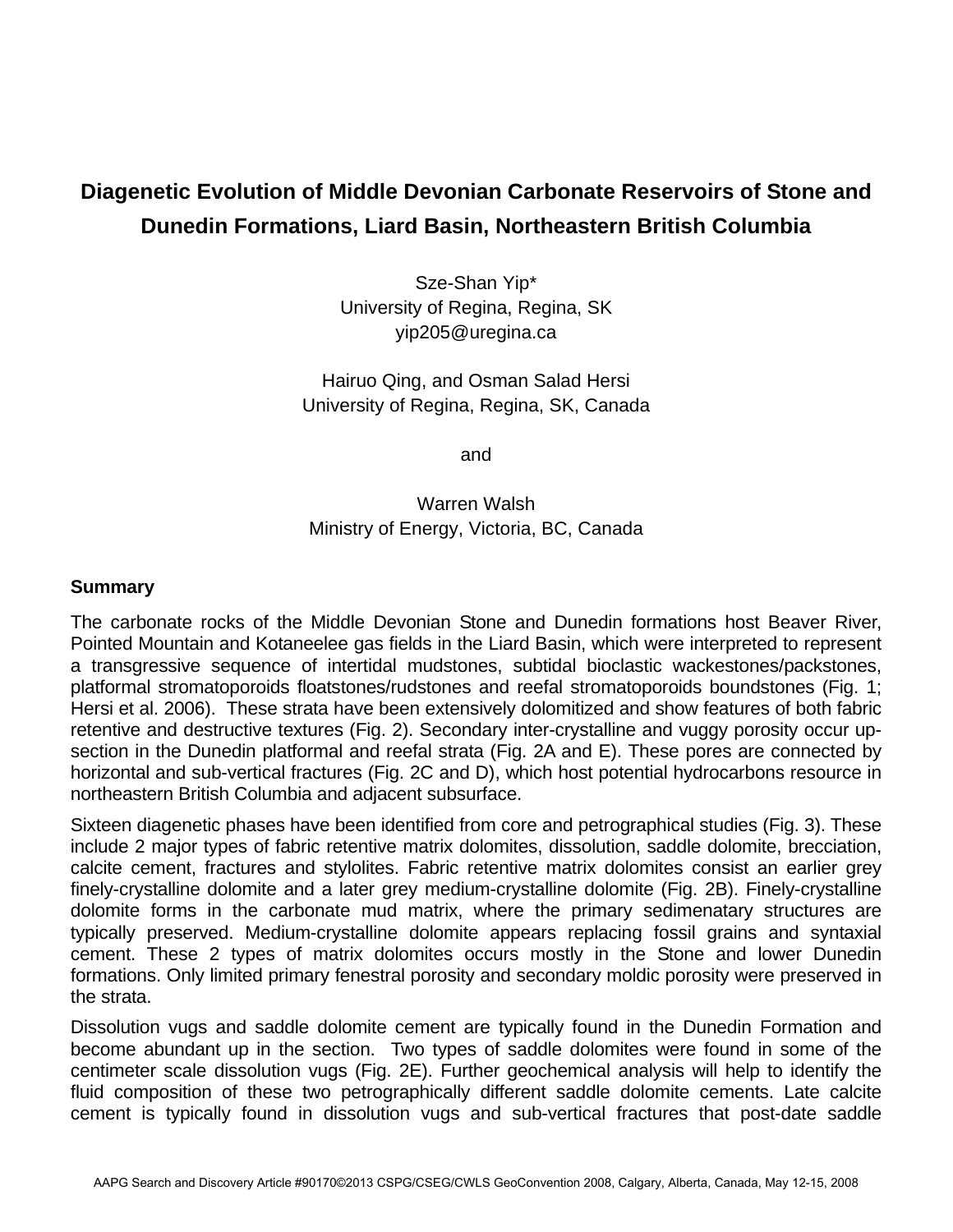dolomite (Fig. 2D); it is post-dated by the second generation of horizontal stylolites and further tectonic fractures.



Figure 1: Geographic maps showing the location of the Liard Basin (left) and major gas fields in the region (right). Modified from Morrow and Geldsetzer (1988) and Morrow and Aulstead (1995).

Preliminary fluid inclusions studies from saddle dolomite samples within the Beaver River Gas Field show homogenization temperature from 151 to 190 °C (average 170.3 °C); and final melting temperature from -7.4 to -17.7 ºC (average -12.7 ºC). Homogenization temperature measured from calcite cement is between 130 and 190 ºC (average 164.3 ºC). Final melting temperature is from - 5.5 to -10.5 °C (average -8.1 °C). These suggested that saddle dolomite cement was precipiated from hot, saline fluid. Later formed calcite cemented was precipiated from slightly cooler and less saline fluid.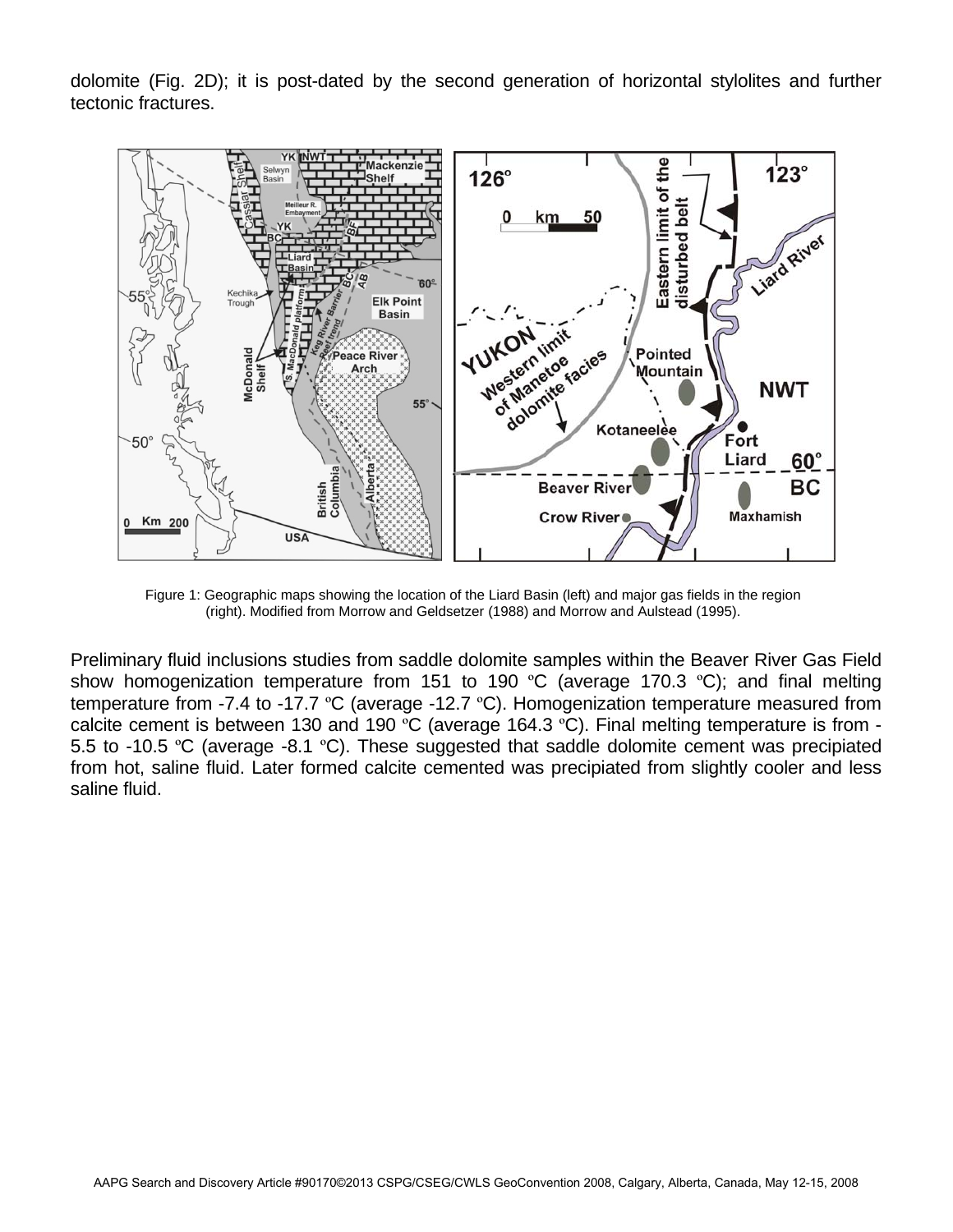

Figure 2: Photos taken from samples of the Beaver River Gas Field, Northeast British Columbia. A) Cores from the Upper Dunedin Formation showing abundant vuggy and moldic porosity, 12135 – 12145 ft, Amoco A-6 well. B) Grey finely-crystalline matrix dolomite and medium-crystalline matrix dolomite in wackestone facies of the Stone Formation, 13757'7'', Amoco B-2 well. C) Core slab showing two generations of subvertical fracture (SVF I and II), the second generation of horizontal fracture (HF II) and vertical stylolites. All of these features postdate saddle dolomite and brecciation. Stone Formation, 14716'6'', Pan Am A-3 well. D) Late calcite cement postdates saddle dolomite. Calcite cement is fractured and cut by a horizontal stylolite (stylolites II). Photo was taken with both transmitted and reflective lights on under a research microscope. Dunedin Formation, 12194', Pan Am A-3 well. E) Two types of petrographically different saddle dolomite cements. Non-planar S saddle dolomite cement is found around rims of vuggy pores; nonplanar E saddle dolomite crystals are found in the middle of the vugs and appear post-dating the non-planar S counterpart. Dunedin Formation, 13276', Amoco B-2 well.